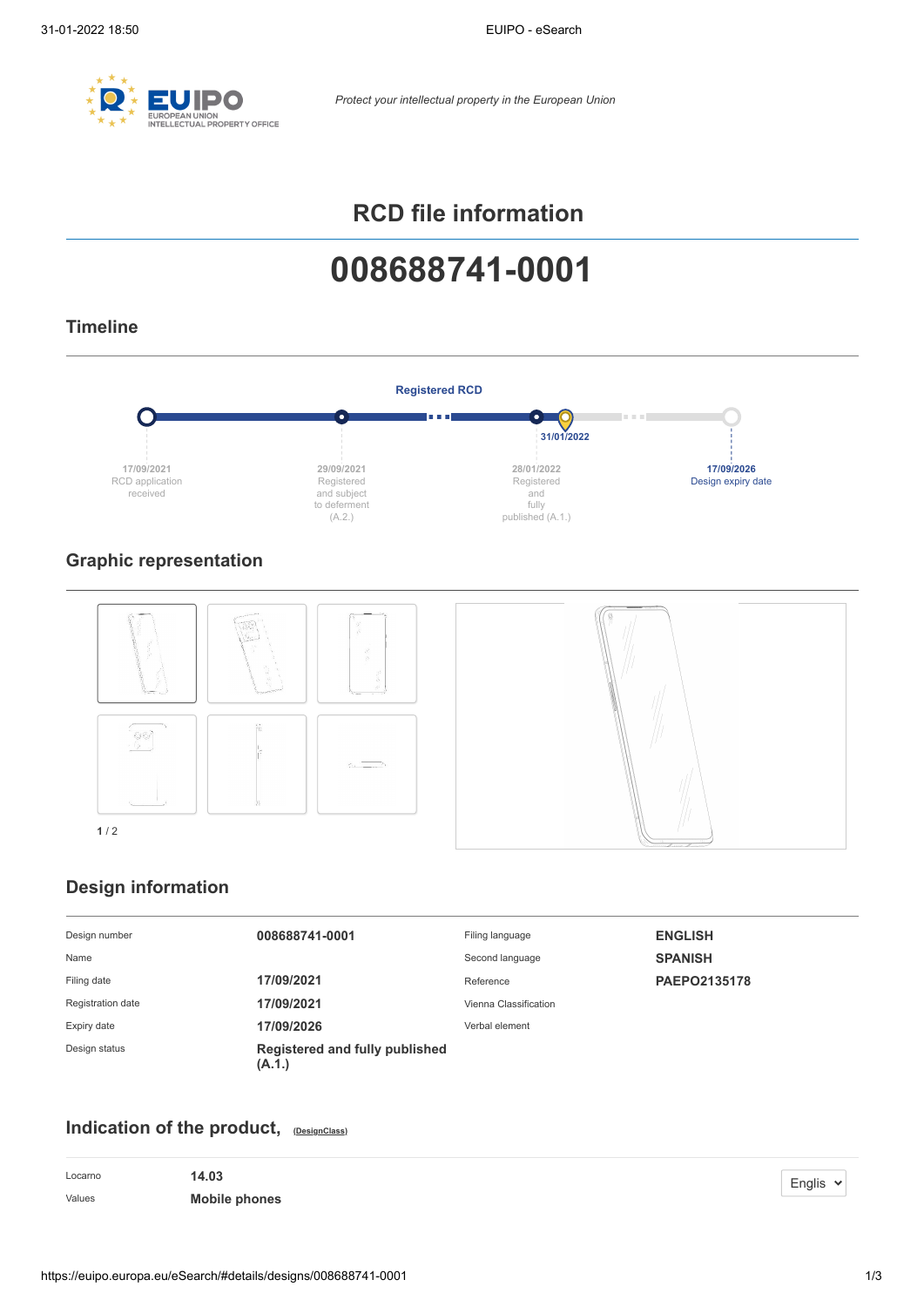#### **Owners**

## **OnePlus Technology (Shenzhen) Co., Ltd.**

| ID                 | 1087941                                      | Country                                                                    | CN - China                      | Correspondence address                                                                     | Hidden. You can set your                                       |
|--------------------|----------------------------------------------|----------------------------------------------------------------------------|---------------------------------|--------------------------------------------------------------------------------------------|----------------------------------------------------------------|
| Organisation       | <b>OnePlus</b>                               | State/county                                                               | n/a                             | OnePlus Technology                                                                         | contact details to be publicly                                 |
|                    | <b>Technology</b><br>(Shenzhen)<br>Co., Ltd. | Town                                                                       | Shenzhen,<br>Guangdong          | (Shenzhen) Co., Ltd.<br>Room 201, Building A, No.1<br>Qianwan Road 1, Qianhai              | available via the User Area.                                   |
| Legal status       | <b>Legal entity</b>                          | Post code                                                                  | 518000                          | Shenzhen-Hong Kong                                                                         | Hidden. You can set your                                       |
| Size of company    | n/a                                          | Address                                                                    | Room 201,<br><b>Building A.</b> | Cooperation Zone<br>Shenzhen, Guangdong                                                    | contact details to be publicly<br>available via the User Area. |
| Sector of activity | n/a                                          |                                                                            | No.1 Qianwan                    | 518000<br>REPÚBLICA POPULAR DE                                                             |                                                                |
|                    |                                              | Road 1,<br>Qianhai<br>Shenzhen-<br><b>Hong Kong</b><br>Cooperation<br>Zone | <b>CHINA</b>                    | Hidden. You can set your<br>contact details to be publicly<br>available via the User Area. |                                                                |

#### **Representatives**

# **ARPE PATENTES Y MARCAS, S.L.**

| ID           | 15173              | Country        | ES - Spain    | Correspondence address        | 915343410            |
|--------------|--------------------|----------------|---------------|-------------------------------|----------------------|
| Organisation | n/a                | State/county   | n/a           | <b>ARPE PATENTES Y</b>        |                      |
| Legal status | Legal person       | Town           | <b>Madrid</b> | MARCAS, S.L.<br>C/ Alcalá, 26 | 915531317            |
| Type         | <b>Association</b> | Post code      | 28014         | E-28014 Madrid                |                      |
|              |                    | <b>Address</b> | C/ Alcalá, 26 | <b>ESPAÑA</b>                 | arpe@arpe-patent.com |

#### **Designers**

| Name                        | Idno   |
|-----------------------------|--------|
| Bo WEI                      | 230587 |
| Haoran LIU                  | 249394 |
| Mingjie TANG                | 230589 |
| Xueguang TAO                | 230585 |
| Showing 1 to 4 of 4 entries |        |

# **Exhibition priority**

No data

### **Priority**

| Country                     | Filing number  | Date       | <b>Status</b> |  |
|-----------------------------|----------------|------------|---------------|--|
| China                       | 202130147651.4 | 18/03/2021 | Claimed       |  |
| Showing 1 to 1 of 1 entries |                |            |               |  |